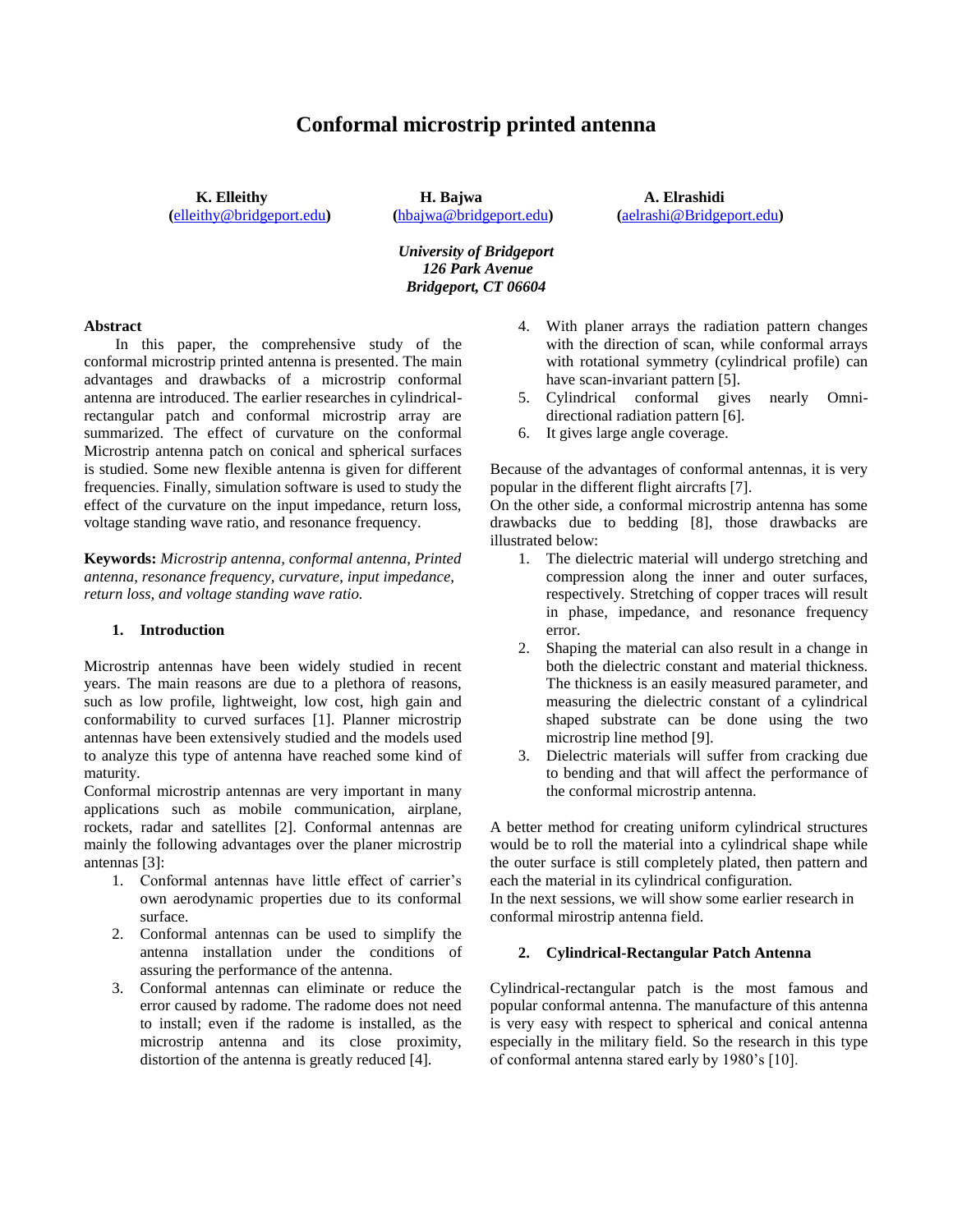

*Fig1: Geometry of cylindrical-rectangular patch antenna*

Clifford M. Krowne [10] calculated the resonance frequency fr for a cylindrical-rectangular patch and he made a comparison to fr for planar rectangular patch antenna. The field distribution within the antenna has been determined using a cavity model for TEmn (transverse electric) and TMmn (transverse magnetic), where m and n are the modes of operations and indicated that only discrete solutions for the transverse TM and TE.

The resonance frequency is given by [10]:

$$
\left(\mathbf{f}_{\mathbf{r}}\right)_{\text{mn}} = \frac{1}{2\sqrt{\mu\varepsilon}} \sqrt{\left(\frac{\mathbf{m}}{2\theta a}\right)^2 + \left(\frac{\mathbf{n}}{2b}\right)^2} \tag{1}
$$

Where 2b is a length of the patch antenna, a is a radius of the cylinder, 2θ is the angle bounded the width of the patch, ε represents electric permittivity and is the magnetic permeability as shown in figure 1 [10].

An approach to the microstrip antennas on cylindrical bodies is presented by Joseph A. et al [11]. In this paper, the printed radiator is replaced by assumed surface current distribution, and the fields are solved taking into account the presence of the dielectric layer around the cylindrical body. Under this assumption, the far electric field is calculated then used to get the radiation patterns of the wraparound antenna. The assumption is valid as long as the radiation is small compared to the stored energy.

Kwai et al. [12] gave a brie analysis of a thin cylindricalrectangular microstrip patch antenna which includes resonant frequencies, radiation patterns, input impedances and Q factors. The effect of curvature on the characteristics of TM10 and TM01 modes is also presented in this paper. They first obtained the electric field under the curved patch using the cavity model and then they calculated the far field by considering the equivalent magnetic current radiating in the presence of cylindrical surface.

In the cavity model, the region between the patch and the cylinder is considered as a cavity bounded by electric walls on the top and bottom and by a magnetic wall on the side, and this model is valid in case of a small thickness of dielectric with respect to the dimensions of the patch . Also, for much small thickness than a wavelength and the radius of curvature, only TM modes are assumed to exist. In order to calculate the radiation patterns of cylindrical-rectangular patch antenna, they introduced the exact Green's function approach. Using equation (1), they obtained expressions for the far zone electric field components Eθ and Eφ as a functions of Hankel function of the second kind  $H_p^{(2)}$ . The input impedance and Q factors are also calculated under the same conditions.

Based on cavity model, microstrip conformal antenna on a projectile for GPS (Global Positioning System) devise is designed and implemented by using perturbation theory is introduced by Sun L., Zhu J., Zhang H. and Peng X. [13]. The designed antenna is emulated and analyzed by IE3D software. The emulated results showed that the antenna could provide excellent circular hemisphere beam, better wide-angle circular polarization and better impedance match peculiarity.

Nickolai Zhelev Introduced a design of a small conformal microstrip GPS patch antenna [14]. A cavity model and transmission line model are used to find the initial dimensions of the antenna and then electromagnetic simulation of the antenna model using software called FEKO is applied. The antenna is tested experimentally and he compared the result with the software results. It was founded that the resonance frequency of the conformal antenna is shifted toward higher frequencies compared to the flat one.

### **3. Conformal microstrip antenna array**

Conformal microstrip arrays are used to increase the directivity of the antenna and increase the signal to noise ratio. So, we get a better performance using arrays. The radiation pattern will significantly be affected by putting arrays on a conformal surface to appear as omni-directional pattern, in all directions, which is very useful in the aerospace system [15].

The equations of directivity function of conformal microstrip array on a cylinder and experimental results of pattern of array of 64 elements are given by Mao K. and Xue M. [15]. The coupling between elements is not considered in this paper. In this paper, they calculated the total electric field strength for an array of N elements using the equation:

$$
E = \sum_{i=1}^{N} \mathbf{E}_i \, e^{-j\varphi_i} \tag{2}
$$

Where, Ei is the field strength of number I radiator and  $\varphi$  i is the phase of equivalent transversal magnetic current source of N radiators.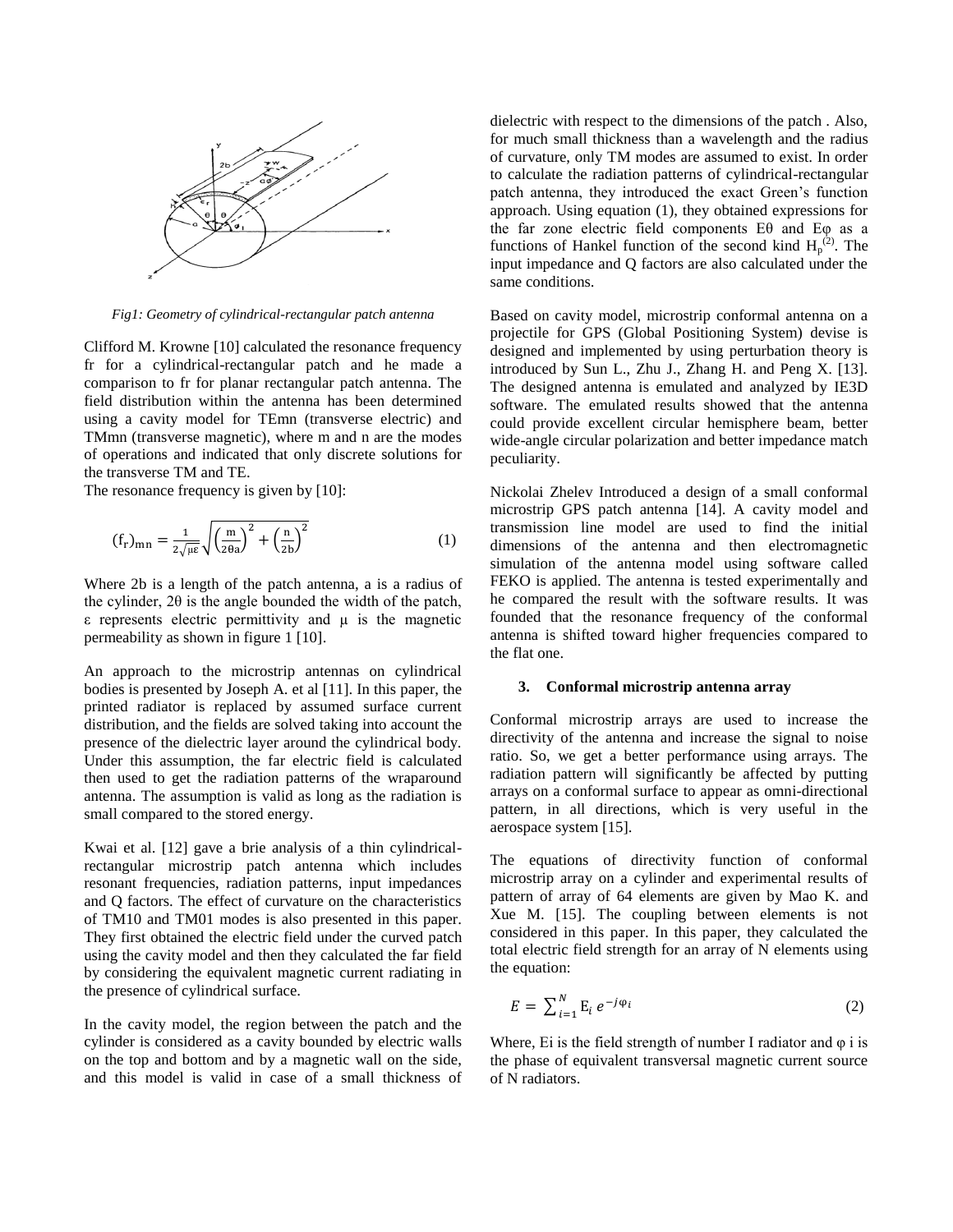C. Uou, W. Hwang amd M. M. Tentzeris designed and fabricated a composite antenna array conformed around cylindrical structures [16]. The experimental results showed that the radiation pattern is strongly dependent on the cylindrical curvature for the transverse radiation pattern, while the array also exhibits high side-lobes and wider beamwidth.

Problems associated with Ultra Wide Band (UWB) antennas as phased array elements discussed by Altan M. Ferendeci [17]. In this paper, he introduced various wide bandwidth arrays of antennas that can be conformed and also, problems that arise depending on the physical separation of antennas are discussed. For conformal placement of an antenna either as an individual antenna or as in an array configuration on any arbitrary surface may require very thin antenna. They should be processed preferably on flexible substrates so that they will conform to the surfaces without changing the surface geometry.

## **4. Conformal Microstrip antenna patch on conical and spherical surfaces**

Single and dual patch antenna conformed on a conical surface are studied by W. Gomes and A. Giarola [18], [19]. The radiation electric, using a Green's function, and the radiation loss tangent were calculated in the TM10 mode. The input impedance for this case is also calculated.

The software simulation of 36 GHz conformal rectangular patch antenna on a cone is introduced by Z. Peng, L. Chaowei and W. Qiang [20]. The return loss and voltage standing wave ratio for flat rectangular patch and on a cone were discussed in this paper. Also, the same software was used to design a microstrip antenna array.

The effects of spherical conformity on a wideband circular patch antenna described by B. Piper and N. Shuley [21]. The theoretical design of a wideband circular patch antenna of 2.4 GHz was given and the experimental measurement also given in this paper. The effect of distortion on the spherical antenna is very important and has a great effect on the performance of any spherical antenna. So, they used the air dielectric to overcome the problems come from dielectric cracking. The return loss was measured for a flat antenna and then for spherical antenna for different radii and the result showed the effect of the conformal antenna on the performance.

## **5. Flexible microstrip antenna**

A flexible transparent film ultra wideband antenna (3.1 GHz -10.6 GHz) for curved surfaces was designed and developed by T. Peter and R. Nilavalan [22]. The patch and ground plate are both designed using AgHT-8 material, very flexible materials, while substrate is of a polymer. AgHT-8 material has less impact on performance with bending and consequently improves the performance. The effect of bending was also studied for different radius of curvatures and they noted that the 10 dB bandwidth reduced as the curvature increased.

The performance of flexible printed radio frequency identification tags affixed onto cylindrical containers was measured by S. Leung and D. Lam [23]. Conductive polymeric coil antennas were screen printed onto flexible substrates, and the coil resistance, the inductances, and the S-parameters of the antenna coils were measured and analyzed. The results in this paper showed that the coil inductance decreases slowly with increasing curvature, and the maximum read range of the tag reduced by increasing curvature.

Y. Bayram et al [24] presented a conformal and lightweight antenna technology based on E-textile conductors and polymer-ceramic composites. E-textile conductors are fabricated with single wall carbon nanotube and Ag coated textile. They demonstrate good structural integrity with polymer composites due to their mechanical compatibility. The radiation performance of a simple microstrip antenna when it was flat and conformed on a cylindrical surface was studied. Experiments suggested that the sample patch antenna based on the proposed technique achieved 6 dB gain, which is 2 dB below a patch which has the same dimensions.

A microstrip antenna on liquid crystal polymer multilayer technology of dual frequency (14 and 35 GHz) was presented for the first time by G. Dejena et al [25]. A liquid crystal polymer is a flexible material and a good choice for designing of a low cost antenna. The designed antenna exhibits a return loss of better than 15 dB in both frequency bands. But in this paper, the measured cross-polarizations levels are higher than the predicted ones so they suggested a separate feed layer will increase the measured crosspolarization.

Two dimensional curved electromagnetic bandgap structures were designed, according to the reflection condition of optics Bragg, by L. Tao, C. Xiangyu, Z. Guang and Y. Zhoawei [26]. They applied this structure to the cylindrical conformal microstrip antenna. The simulation results indicated that, the higher harmonics of the antenna with electromagnetic bandgap are perfectly suppressed comparing with the normal cylindrical microstrip patch antenna without electromagnetic bandgap.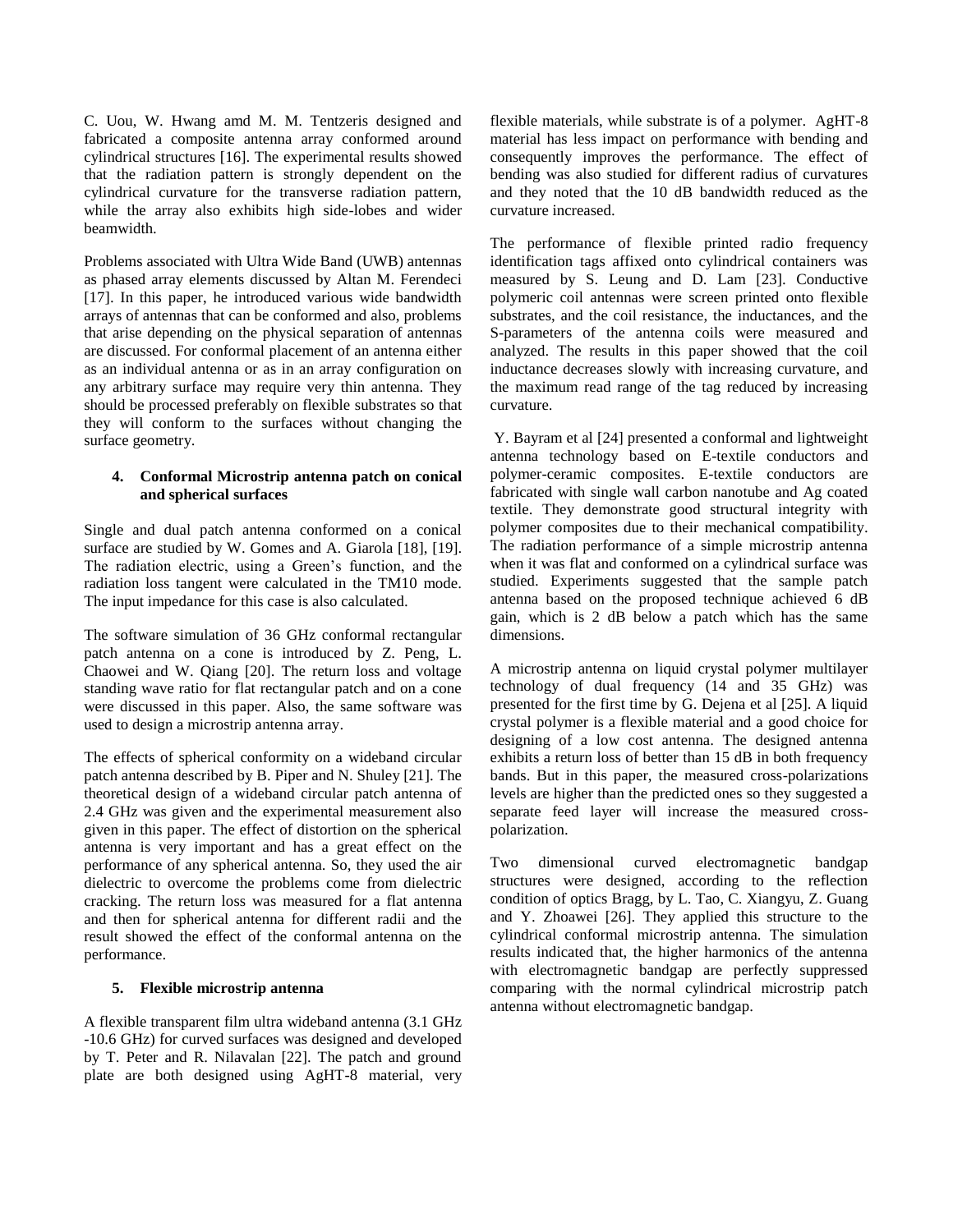## **6. Results**

In this section, we introduce some simulation results, using FEKO software, related to the previous work. The effect of radius of curvature on performance of microstrip antenna is studied. For a flat microstrip printed antenna resonate at 2.25 GHz and input impedance is around 52  $\Omega$ , the effect of curvature on its shape is shown in fig. 2. For 50 mm, 45 mm, 40 mm, 35 mm, and 30 mm radius of curvature (R), the input impedance (Z) is changed with R as in figure 3(will be summarized in table 1). The voltage standing wave ration (VSWR) and the return loss (S11) are also studied in figures 4 and 5 respectively. The dimensions of the patch are 41.5 mm length and 50.2 mm width, while the dimensions of the ground plat are 83 mm length and 100.4 mm width, and the position of the patch is centered on the ground plat as shown in figure 2.a. The feeding position is 8.25 mm from the center of the patch and along the length of the patch. The dielectric material is Teflon with dielectric constant 2.1 and thickness 2 mm.

| (a)                                                            | (b)            | (c)               |  |
|----------------------------------------------------------------|----------------|-------------------|--|
|                                                                |                |                   |  |
| (d)                                                            | (e)            | (f)               |  |
| Fig. 2 different radius of curvatures (R) for the same antenna |                |                   |  |
| a) Flat antenna                                                | b) $R = 50$ mm | c) $R = 45$ mm    |  |
| $R = 40$ mm                                                    | e) $R = 35$ mm | f)<br>$R = 30$ mm |  |







We can summarize the result as shown in table 1 for the radius of curvature R (mm), resonance frequency fr (GHz) and input impedance Z (ohm).

| $R$ (mm)        | $f_r$ (GHz) | $Z(\Omega)$ |
|-----------------|-------------|-------------|
| Flat (infinity) | 2.25        | 50          |
| 50              | 2.23        | 52.9        |
| 45              | 2.29        | 51.7        |
| 40              | 2.24        | 47.7        |
| 35              | 2.23        | 47.2        |
| 30              | 2.3         | 41.2        |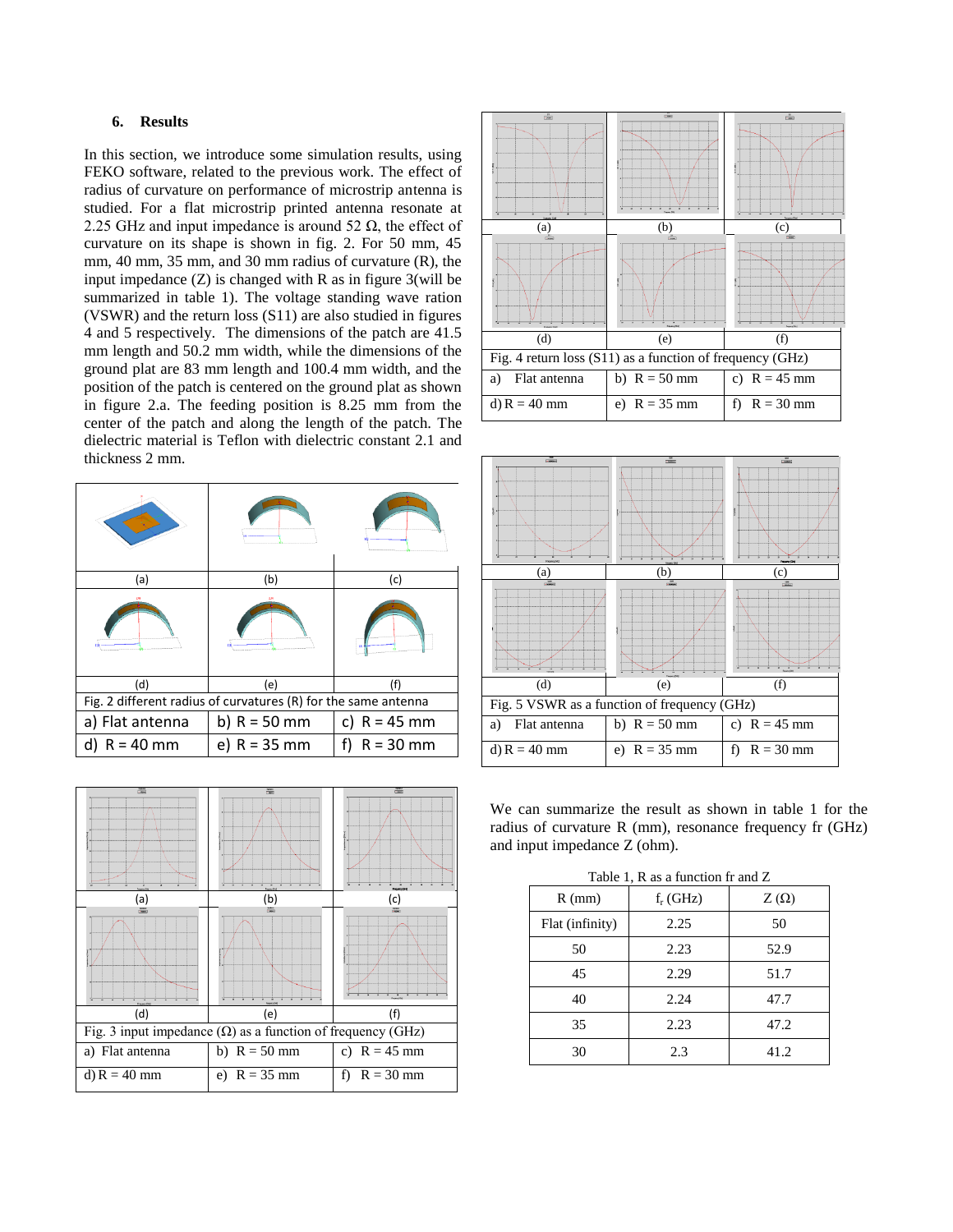As we can note from table 1, the input impedance decreases with decreasing curvature which is the same result as in previous research [12]. On the other hand, the decreasing in the resonance frequency is slightly different from the resonance frequency for the flat antenna, which is not the case in all of the previous work because all the previous researches assumed the constancy of resonance frequency.

## **7. Conclusion**

The effect of curvature on the performance on a microstrip printed is shown. For cylindrical, conical and spherical microstrip printed antenna, we introduce the earlier studies on calculation of the quality of factor, input impedance, resonance frequency, electric and magnetic fields at a far field, and the gain of that antenna. The radius of curvature affect the input impedance, return loss, and VSWR as shown in simulation results. The resonance frequency is affected by very small amount which can be neglected and we can consider that the resonance frequency is constant with curvature.

## **REFERENCES**

- [1] M. V. Heckler, M. Bonadiman, R. Schildberg, L. Cividances, and J. C. Lacava, "CAD Package to Design Rectangular Probe-Fed Microstrip Antennas Conformed on Cylindrical Structures," [Microwave and Optoelectronics Conference,](http://ieeexplore.ieee.org/xpl/mostRecentIssue.jsp?punumber=8799)  [2003. IMOC 2003. Proceedings of the 2003 SBMO/IEEE](http://ieeexplore.ieee.org/xpl/mostRecentIssue.jsp?punumber=8799)  [MTT-S International, vol. 2, pp 747-757, Sept. 2003.](http://ieeexplore.ieee.org/xpl/mostRecentIssue.jsp?punumber=8799)
- [2] Q. Lu, X. Xu, and M. He, "Application of Conformal FDTD Algorithm to Analysis of Conically Conformal Microstrip Antenna," IEEE International Conference on [Microwave and](http://ieeexplore.ieee.org/xpl/mostRecentIssue.jsp?punumber=4525115)  [Millimeter Wave Technology, ICMMT 2008. ,](http://ieeexplore.ieee.org/xpl/mostRecentIssue.jsp?punumber=4525115) vol. 2, pp 527 – 530, April 2008.
- [3] K. L. Wong, Design of Nonplanar Microstrip Antennas and Transmission Lines. John & Sons, Inc, 1999.
- [4] B. P. Kumar, "Generalized Analytical Technique for the Synthesis of Unequally Spaced Arrays with Linear Planar Cylindrical or Spherical Geometry," IEEE Trans. on Antenna and Propagation, vol. 53, pp 621-634, Jan. 2005.
- [5] K. J. Allard, D. H. Werner, and P. L. Werner, "Radiation Pattern Synthesis for Arrays of Conformal Antennas Mounted on Arbritrarily-Shaped Three-Dimensional Platforms Using Genetic Algorithms," IEEE Trans. on Antenna and Propagation, vol. 51, pp. 1054-1062, May. 2003.
- [6] Q. Wu, M. Liu, and Z. Feng, " A Millimeter Wave Conformal Phased Microstrip Antenna Array on a Cylindrical Surface," IEEE International Symposium on [Antennas and Propagation](http://ieeexplore.ieee.org/xpl/mostRecentIssue.jsp?punumber=4604650)  [Society,](http://ieeexplore.ieee.org/xpl/mostRecentIssue.jsp?punumber=4604650) pp. 1-4, July 2008.
- [7] L. Josefsson, P. Persson, Conformal Array Antenna Theory and Design. Wiley-Interscience, 2006.
- [8] W. Thomas, R. C. Hall, and D. I. Wu, "Effects of curvature on the fabrication of wraparound antennas," IEEE International Symposium on [Antennas and Propagation Society,](http://ieeexplore.ieee.org/xpl/mostRecentIssue.jsp?punumber=4924) vol. 3, pp. 1512-1515, July 1997.
- [9] J. Byun, B. Lee, and F. J. Harackiewicz, "FDTD Analysis of Mutual Coupling between Microstrip Patch Antennas on Curved Surfaces," IEEE International Symposium on [Antennas and Propagation Society,](http://ieeexplore.ieee.org/xpl/mostRecentIssue.jsp?punumber=6373) vol. 2, pp. 886-889, Aug 1999.
- [10] C. M. Krowne, "Cylindrical-Rectangular Microstrip Antenna," IEEE Trans. on Antenna and Propagation, vol. AP-31, pp 194-199, Jan. 1983.
- [11] J. Ashkenazy, S. Shtrikman, and D. Treves, "Electric Surface Current Model for the Analysis of Microstrip Antennas on Cylindrical Bodies," IEEE Trans. on Antenna and Propagation, vol. AP-33, pp 295-299, March 1985.
- [12] K. Luk, K. Lee, and J. Dahele, "Analysis of the Cylindrical-Rectangular Patch Antenna," IEEE Trans. on Antenna and Propagation, vol. 37, pp 143-147, Feb. 1989.
- [13] S. Lei, Z. Jihomg, Z. He, and P. Xuelian, "Anti-impact and Over-loading Projectile Conformal Antennas for GPS," IEEE 3rd International Workshop on Signal Design and Its Applications in Communications, pp. 266-269, Sep. 2007.
- [14] N. Z. Kolev, "Design of a Microstip Conform GPS Patch Antenna," IEEE  $17^{\overline{h}}$  International Conference on Applied Electromagnetic and Communications, pp. 201-204, Oct. 2003.
- [15] M. KNGHOU, and X. Menglin, "A Study of Conformal Microstrip Antenna Array on a Cylinder," IEEE 5th International Symposium on [Antennas, Propagation and EM](http://ieeexplore.ieee.org/xpl/mostRecentIssue.jsp?punumber=7185)  [Theory, pp 18-21, Aug. 2002.](http://ieeexplore.ieee.org/xpl/mostRecentIssue.jsp?punumber=7185)
- [16] C. You, W. Hwang, and M. M. Tenteris, "Impact Behavior and Radiation Performance of a Structurally Integrated Antenna Array Conformed Around Cylindrical Bodies," IEEE International Symposium [Antennas and Propagation Society,](http://ieeexplore.ieee.org/xpl/mostRecentIssue.jsp?punumber=4395409) pp. 3844-3847, June 2007.
- [17] A. M. Ferendeci, "Conformal Wide Bandwidth Antennas and Arrays," IEEE 3rd IEEE International Symposium on [Microwave, Antenna, Propagation and EMC Technologies](http://ieeexplore.ieee.org/xpl/mostRecentIssue.jsp?punumber=5347308)  [for Wireless Communications, pp. 27-29, Oct. 2009.](http://ieeexplore.ieee.org/xpl/mostRecentIssue.jsp?punumber=5347308)
- [18] J. R. Descardeci, and A. J. Giarola, "Microstrip antenna on a Conical Surface," ," IEEE Trans. on Antenna and Propagation, vol. AP-40, pp 460-463, April 1992.
- [19] W. G. Barbosa, and A. J. Giarola, "Dual Patch Microstrip Antenna on a Conical Surface," IEEE International Symposium on [Antennas and Propagation Society, pp. 1772-](http://ieeexplore.ieee.org/xpl/mostRecentIssue.jsp?punumber=3934) [1775, June 1995.](http://ieeexplore.ieee.org/xpl/mostRecentIssue.jsp?punumber=3934)
- [20] Z. Peng, L. Chaowei, and W. Qiang, "The Design and Simulation of Millimeter Wave Conformal Microstrip Antenna Patch on Conical Surface," IEEE [Global Symposium](http://ieeexplore.ieee.org/xpl/mostRecentIssue.jsp?punumber=4525117)  [on](http://ieeexplore.ieee.org/xpl/mostRecentIssue.jsp?punumber=4525117) [Millimeter Waves,](http://ieeexplore.ieee.org/xpl/mostRecentIssue.jsp?punumber=4525117) pp. 1772-1775, June 1995.
- [21] B. R. Piper, and N. V. Shuley, "The effects of Spherical Conformity on a Wideband L-Probe Circular Patch Antenna," IEEE International Symposium on [Antennas and Propagation](http://ieeexplore.ieee.org/xpl/mostRecentIssue.jsp?punumber=10402)  [Society,](http://ieeexplore.ieee.org/xpl/mostRecentIssue.jsp?punumber=10402) pp. 289-292, July 2005.
- [22] T. Peter, and R. Nilavalan, "Study on the Performance Deterioration of Flexible UWB Antennas," IEEE Longhborough Antennas & Propagation Conference, pp. 669- 672, Nov. 2009.
- [23] S. Y. Leung, and D. C. Lam, "Performance of Printed Polymer-Based RFID Antenna on Curvilinear Surface," IEEE Trans. on Electronics Packaging, vol. 30, pp. 200-205, July 2007.